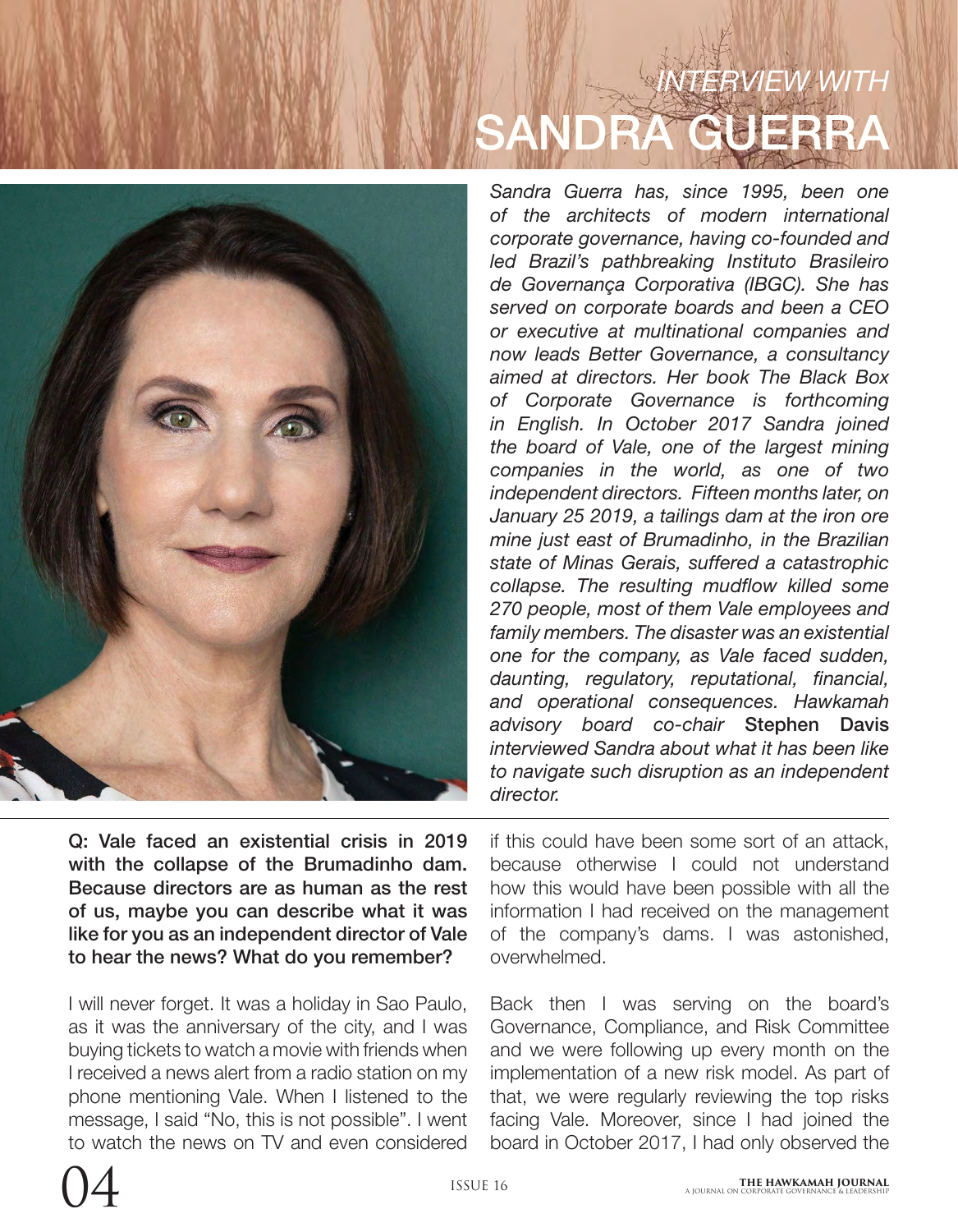company making progress on its risk model, risk methodology, and risk management—and these were significant improvements, by the way. In my first month on the board I had a meeting accompanied by the other new independent director, Isabella Saboya, with the then three executives responsible for hundreds of structures (dams included) in all operations across the world. And we learned the many improvements made since the previous dam collapse in 2015. So at that moment, for me, this incident did not match with the progress reports I had continually received as a director, especially as there had been many board sessions dedicated to implement risk management improvements and initiatives with no restrictions whatsoever on expenses related to security enhancements – on the contrary, the board would monitor that such expenses were being made according to the plan.

The very same day, some hours later, we were trying to put a board meeting together, but because it was the end of summer holidays, many of the directors were travelling, some in remote places, so it was a bit difficult to find everyone. But we finally managed to hold a meeting in the afternoon. As it happens, the CEO was flying back from Davos—he had been on board the plane when the incident occurred—so we quickly held a second meeting the same day when the CEO arrived.

There are different stages of psychological response to crisis—denial is one of the first stages—and at the very first hours our minds were possibly still in the denial phase. Meetings on digital platforms were not so usual as they are now in the Covid 19 pandemic, so we were having a meeting via conference call. One director was on the road with a very bad signal, another one was near a waterfall in a very remote place, others in similar difficult circumstances. And on top of that, we were all trying to understand what was happening. In the first two days we had several meetings like this one, until we were all finally able to find means to get back to Rio,

where Vale is headquartered.

Once we got there, present as the situation was unfolding, it was very different. We went to the crisis room which had been set up by the management, and later on this very Sunday we took a number of decisions such as suspension of dividend payments, suspension of variable compensation, and creation of (initially) two extraordinary independent committees: Investigation, and Support and Recovery. In an abyssal crisis like this one, eye-to-eye understanding is essential.

But the very presence of the board at that point in time was not only required to take decisions. Support for management was also very important. Commitment to excellence was historically something that was very strong in the company culture, and management was always very proud of Vale. So facing such a situation was more than just dealing with a crisis. Executives were very touched, very shaken, lots of colleagues were dead. The tension and sadness was palpable. It was imperative to maintain calm and help management cope with the immediate effects of the dam collapse and put together an enormous crisis management structure.

#### Q: So your role at the board at this stage was also to reassure management?

Reassure, comfort, and offer support and advice: that was what the entire board was focusing on. Be there for the managers. The situation was unimaginable. There are no words that could describe the drama and gravity that management was facing. We went to the crisis room to support each of the executives and employees, and we told them that we would be working with them for any need the company might have. And this was what happened for many days. The board was there, almost full time, responding to several requests and deciding about different circumstances arising from the situation. The board had daily, full-day meetings, going home or to the hotel for the many that did not live in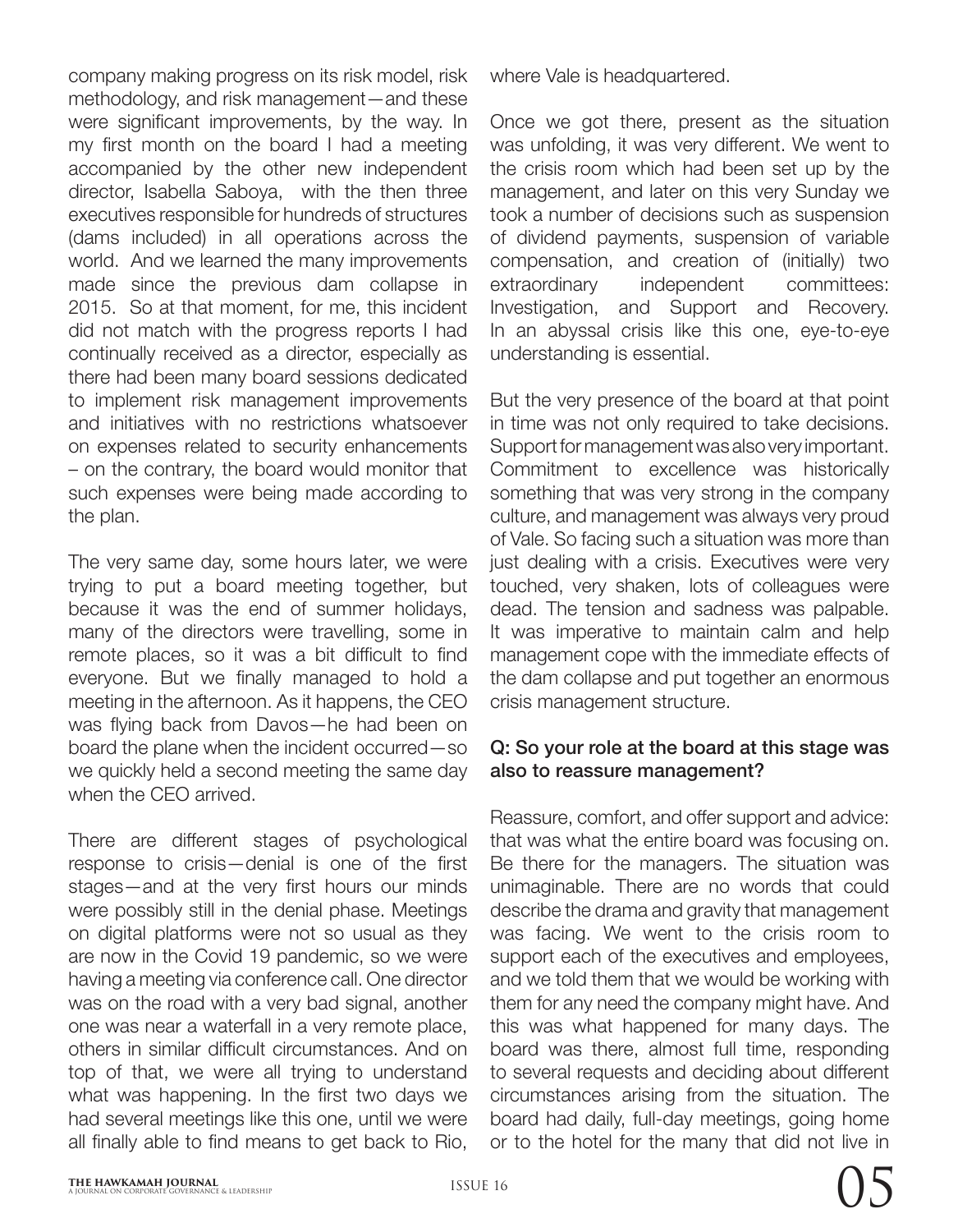Rio, and then coming back the following day.

In 2019, we had 46 board meetings. Most of these took place between 25th of January, the day of the incident, and the end of April. After that we started to have a more regular board schedule, but still having extra meetings to cope with all the decisions and activities necessary.

A couple of weeks after that first weekend, we appointed a third independent special board committee, Dam Safety, comprised of three independent dam experts. With that, the structure to enable the board to respond appropriately as events unfolded was fully in place. In a matter of less than 20 days we created three committees and hired nine independent committee members– three for each committee. Even before the launch of all three committees, on Sunday February 3, two members of the Support and Reparation Committee flew to Brumadinho to monitor actions and directly assess the situation for the board. The international search firm hired to support the selection of the committee members said to us that the job done in this time frame represented a record in the history of their company.

And we had to act fast as the board had to deal with numerous difficult situations. From approving actions to facing decisions of Brazilian courts to freeze significant company's assets, to monitoring the preliminary agreements, not mentioning the approve of special funds for emergency initiatives and donations. And these are only few examples.

One of the most critical moments was when the board of directors received a recommendation signed by federal and state authorities to dismiss Vale's CEO, Executive Director of Ferrous and Coal, and two other executives. The board accepted their offered resignations on that very same day. So now the board had to replace the CEO and the director of the main business unit of the company and make other changes to form a new management team.

The interim CEO was later confirmed in the position. At the end of the process, in the same year, the management team ended up composed of five new executives (new in the company or in new positions) out of a team of 11. It was a totally renewed C-suite. Besides reacting to the circumstances, the new team led changes in company culture and created a pivotal moment in safety management.

# Q: I'm wondering about the risk plans the board had designed before the crisis. Did they prove to be helpful or did you have to go beyond them?

Beyond. We had policies on crisis management but this was no regular crisis. This was an unprecedented situation with no comparable case in mining history, at least considering the human implications. Management hired a highlevel international consultancy right after the dam collapse to ensure better crisis management practices, and the consultants were there working with management full time.

Vale then created a separate organizational structure to deal with the crisis, with a single top executive leading other executives assigned to each area of crisis management. Altogether we had 400 people involved in the new crisis management structure. Later in the year the crisis structure was converted into a permanent special directorship for recovery and development reporting to the CEO and acting on all response fronts.

# Q: It sounds as if the crisis prompted some permanent changes in governance at Vale.

Yes. Following the rupture of the dam in Brumadinho, the board decided to intensify the risk agenda further and optimize the structure linked to the board. As a result, the board is currently comprised of more members with mining or industry-related experience, expertise in sustainability, and background in governance, plus a third independent director.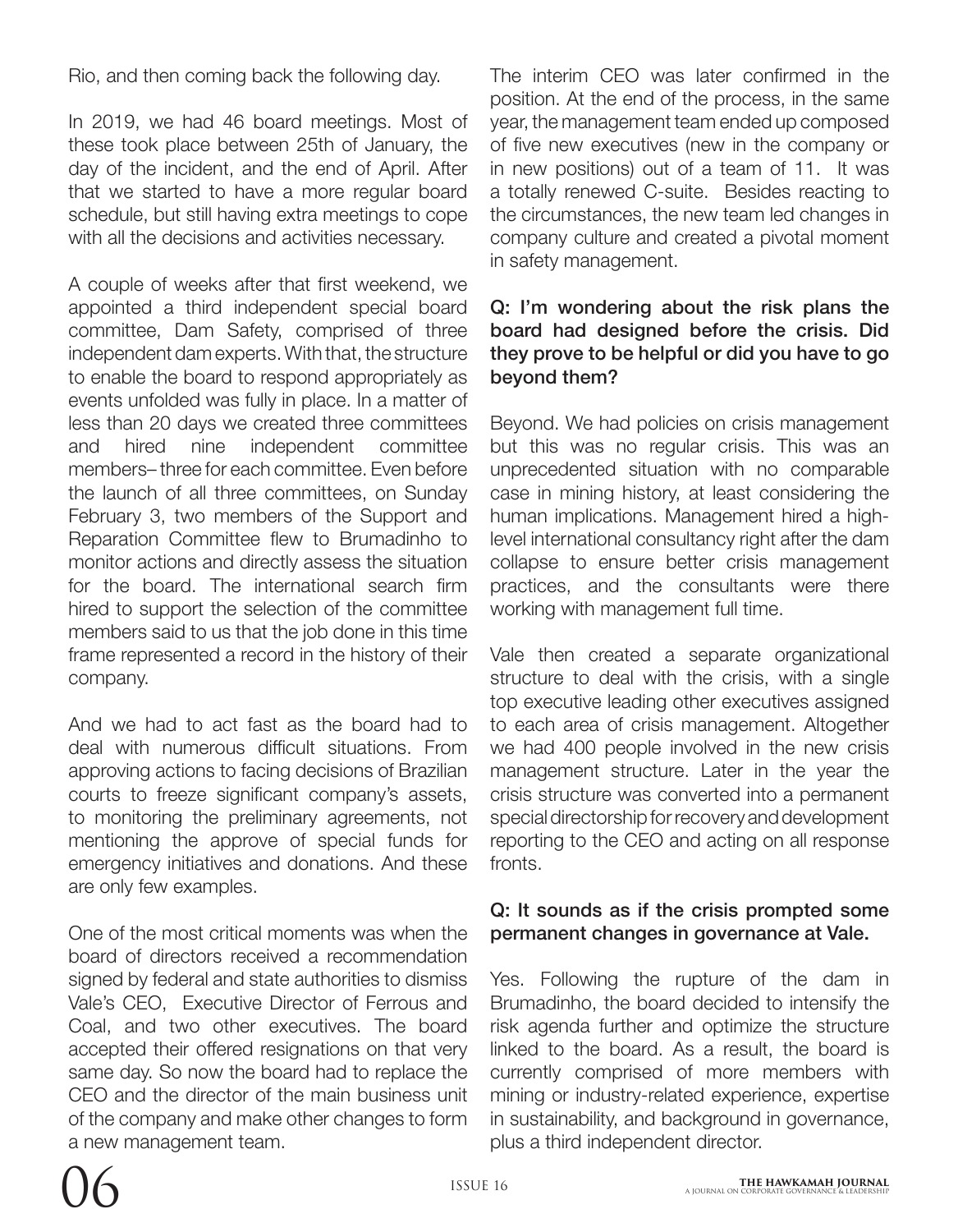

Two of the three extraordinary independent consulting committees established – one for support and reparation and the other for investigation - concluded their work and were discontinued this year. The third one, Dam Safety, will be maintained until 2021.

The board also created an audit committee, which already had been planned prior to Brumadinho, but not implemented because of US SEC regulations which require all audit committee members to be independent board members. We had then had only two independent members, which would not have been sufficient. We engaged with the SEC on this and finally received a waiver in December 2018. But because of the Brumadinho crisis we postponed implementation to March 2020 to focus on responses to the dam collapse. The new audit committee assists the board in supervising internal audit activities, among other duties.

Around the same time, we also created a chief compliance officer role, who reports directly to the board, continually interacting with the audit committee, with a degree of autonomy and independence from the other management executive structures of the company. The CCO oversees the whistleblower channel, and the internal audit and integrity department. Prior to Brumadinho, we had had the 'anti-money laundering and corruption' unit reporting to the legal function while the whistleblowing channel and internal audit reported to the board. Now we have built this one function to oversee all three elements reporting directly to the board.

Another thing that changed was that the board started to engage directly with investors on ESG topics. As an independent director I was involved in many of such engagement opportunities starting in the October following the crisis, when I participated in a meeting with around 12 global ESG investor representatives in London, where we had the opportunity of covering board initiatives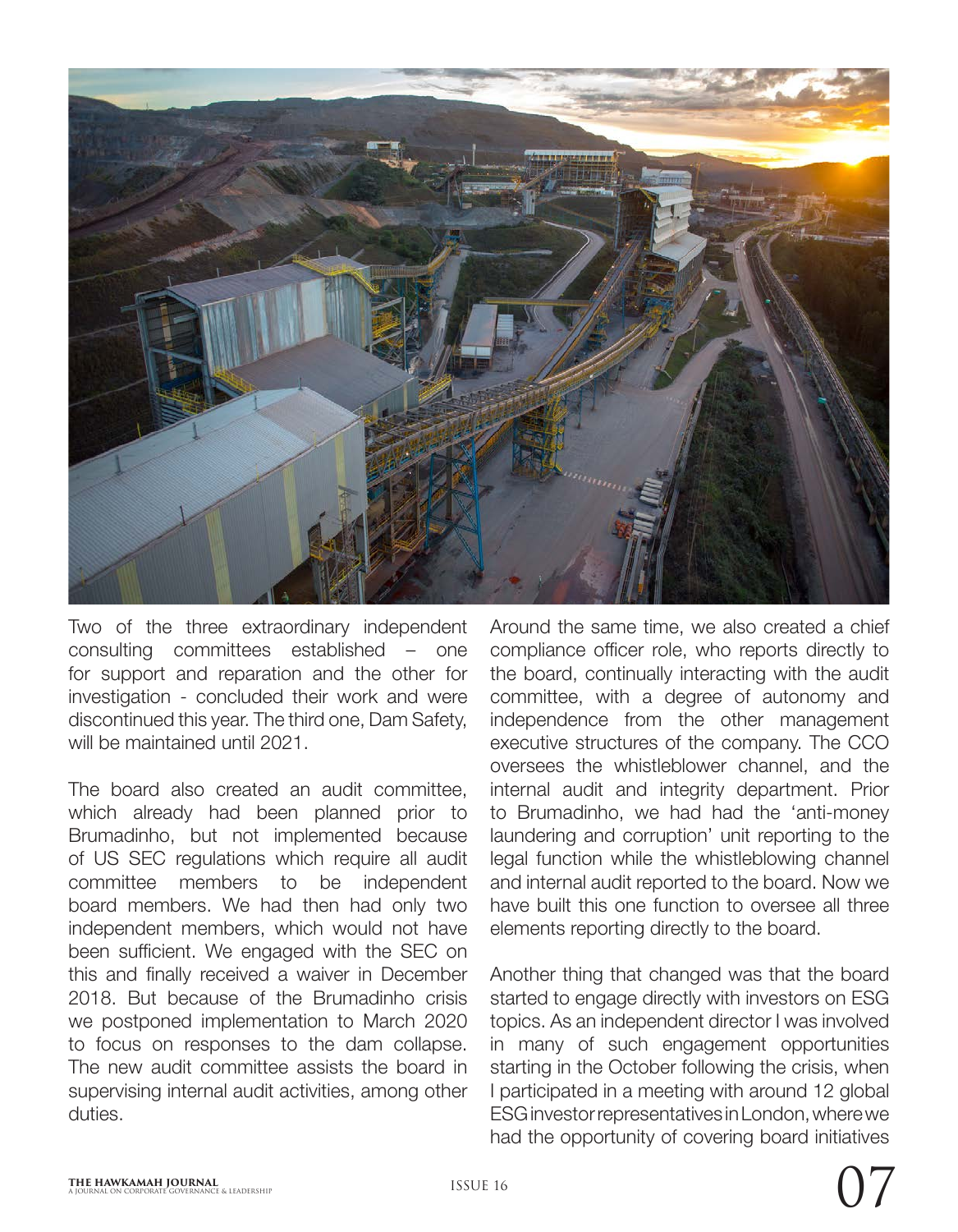related to Brumadinho reparation, the culture transformation project, and risk management improvements. Following this initiative, I started to have one-on-one meetings with investors, supported by Vale's investor relations function. After each such conversation I reported back to the board, which directors found very useful.

A further change was not directly linked to Brumadinho, but I would say that the new context facilitated it: in July this year the board created a nomination committee—independent from the board itself— with a majority of independent members and reputable names and backgrounds. Two seasoned board chairs from prominent companies were selected and, alongside the Vale board chair, now form the nomination committee. They are working to propose improvements related to the structure, size, and skills of the board, as these are essential to define nominees to the 2021 annual meeting of shareholders. The independent members of the nomination committee talked to all the board directors, received external board evaluation reports, and they have commissioned outside consultants to map competencies against needs related to strategic goals. They also engaged with investors to seek their views on what they would like to see on the board. At the end of this process, the nomination committee will propose a new board composition, then enroll a headhunter to search for candidates who will be submitted to the approval of the board and later nominated for shareholder election at the AGM in April 2021.

The board also approved changes in the management team, with the creation of another position in the C-suite, which was an executive officer for safety and operational excellence. A very seasoned professional was hired with his remuneration entirely linked to safety and operational excellence factors, not to company financial or operational results.

# Q: That's a lot of change for the company. Do you think Vale found it especially important to have independent directors in the boardroom when addressing the crisis?

Yes, and I can tell you that the value that independence played was shown and had a particular role in the process of making a start at regaining stakeholder confidence. For example, before issuing its new rating, a credit rating agency asked to talk to the board's then two independent directors (currently there are three). The common decision between board and management was that both of us independents should have the meeting without management representatives, so the agency would be sure to hear candidly the vision of the independents in the board. The agency decided to maintain the credit rating. I'm far from saying that this meeting was the reason for it. But I believe that this frank conversation with independents provided the credit agency a better understanding of the work of the board and how directors were overseeing management initiatives. This possibly increased the agency's confidence that Vale was taking the right steps and that the financial situation that was being shown publicly was solid and accurate.

# Q: Did minority shareholders play a role in the wake of the crisis? Were they in touch with the company? Did you as an independent director have to field inquiries or how did that work?

Yes, I was the independent director who met with the shareholders. I had meetings with all shareholders who asked for one, always organized by the investor relations function. These meetings included large and influential stakeholders focused on ESG and most of them were signatories of the PRI. These meetings have been very useful and the ESG fund representatives were very constructive. The conversations were very amicable. I reported on all investor engagements to the full board. Dialogues provided insight and an external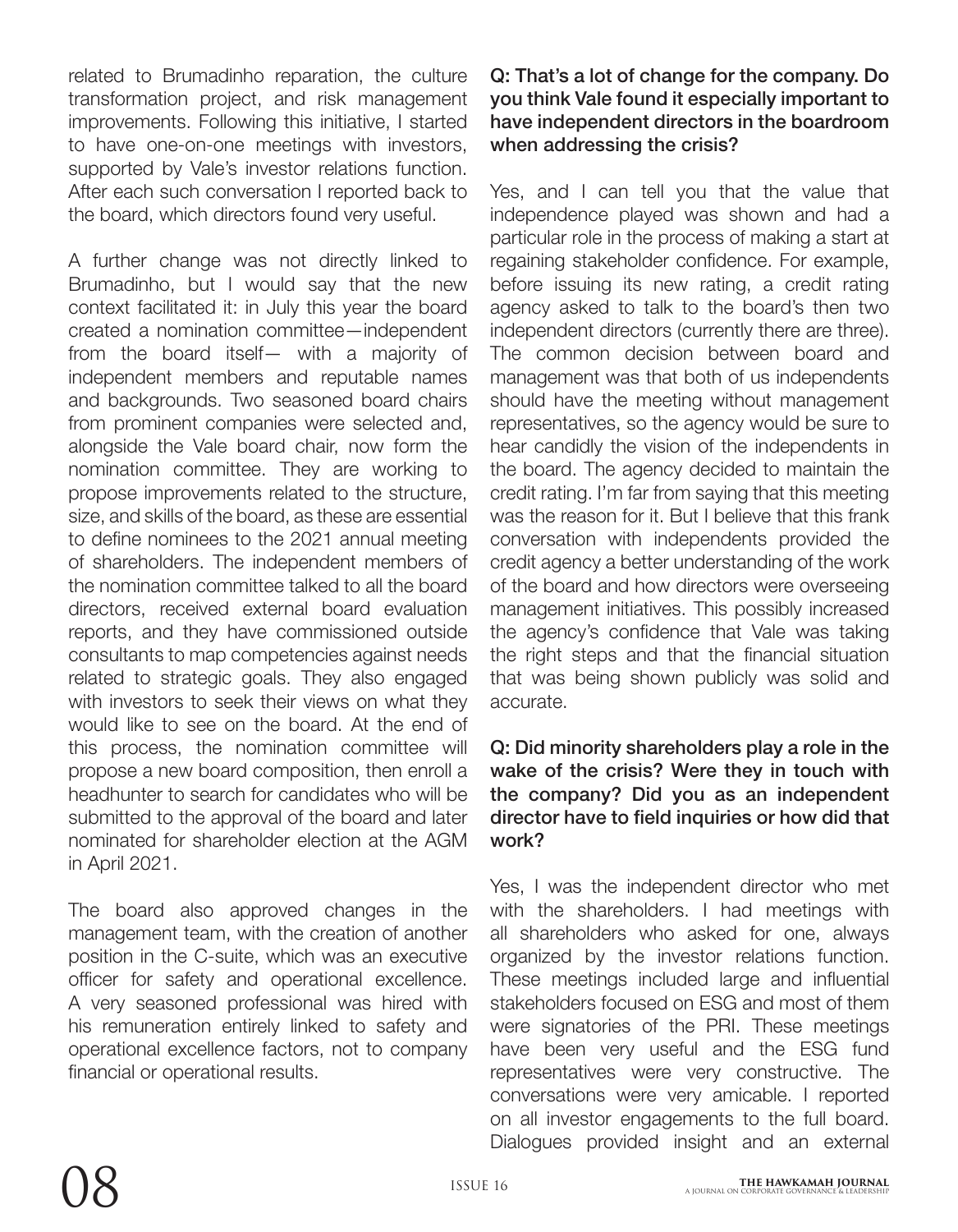perspective of committed owners, which is very valid as an input for the board.

The minority shareholders that have a focused ESG agenda and have significant stakes in Vale, who have known the company for many years, were very active and very supportive since the beginning of the crisis, including when the company had to replace 11 executives and when there were all sorts of rumors—including of possible arrests. We received letters from investors supporting Vale, acknowledging the problem occurred but expressing their view that the company was taking the correct actions and that they had confidence in Vale's management. That was very, very meaningful at that very difficult moment. And let me add a human touch to that. One letter from an investor was signed by a fund executive who had relatives among the victims of the dam collapse. Even with this personal involvement, the executive still wrote the letter supporting Vale.

# Q: That's very powerful.

Indeed, very powerful. Even under this dramatic personal situation, he was able to maintain objectivity and express confidence in the company's actions at that moment. That was very meaningful to all at Vale.

#### Q: Having that vote of confidence from investors came at a very critical moment to the company.

Absolutely, because at that point in time there was no voice supporting Vale, or at least giving it the benefit of the doubt.

# Q: What was it then that brought this investor to defy this trend and send a letter of support?

Because they knew the company for many years, they saw what was actually being done.

# Q: It sounds like they were also supportive because there had been an effort on the part of the board to maintain a close relationship with this investor.

Prior to Brumadinho, the company always interacted with this investor. I also had many conversations with it before. That investor was close to the company and knew it very well.

Q: In effect, you were banking goodwill, investing time and effort on the part of the board to maintain good relationships with minority shareholders, and in the wake of this crisis that effort really paid off.

#### Absolutely.

Q: Perhaps this is one of the lessons of navigating a crisis: that you need to identify key stakeholders—before anything happens—and make sure that there is goodwill, because you may have to draw on it in the event of a crisis.

Yes. And engagements were not only with shareholders. The board also started to interact with other stakeholders and to gather information on how stakeholders saw the company. For example, the board sustainability committee, after the most critical time had passed, went to visit communities located near the company railways. Talks were informal, free-flowing conversations with these communities. They talked, committee members just listened and brought back to the board a new perspective and the vision of the important communities around our operations. Nothing surpasses a direct contact like that.

And for me personally, after the incident, I participated in conversations with victims' families. Although a very difficult experience, it was very important for me as a director to have a real touch with this contact. I will never forget a father, who had lost a daughter whose body has still not been found. For ten minutes, he just kept holding my hand, crying and talking. There are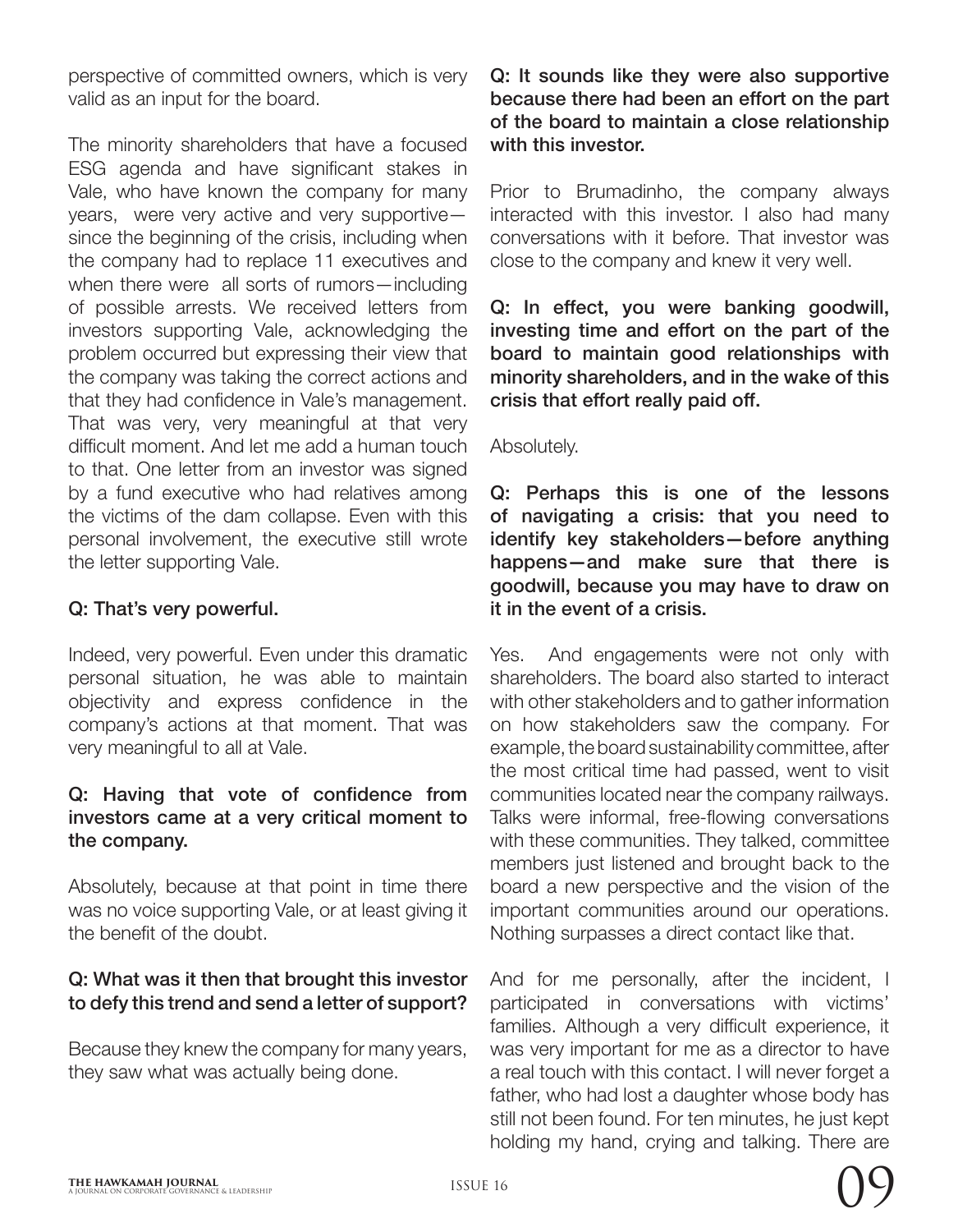no presentation slides which can give you this perception, and with this perception, an even stronger sense of the responsibility I have as a board director.

# Q: So Vale ramped up stakeholder engagement after the crisis?

Vale was very unequivocal about its commitment towards the integral reparation of Brumadinho and the construction of a safety-oriented culture. The company is improving a lot its active listening competence. Emphatic listening. A culture transformation project was undertaken in the middle of last year to understand the existing culture, to set new standards, and generate adherence. This is a very robust project, involving everyone in the company. The board has participated in several meetings and workshops and has been constantly assessing progress through direct interaction and reviewing cultural indicators. Elements such as better listening, working together, sharing problems, being

proactive in highlighting points of concern with openness, are among the ones being developed. Part of what the project aims to achieve is to make the company better able to listen, and to enable different teams to do things together, as opposed to individually or in isolated silos. The idea is to create a culture of working together, not to be concerned or ashamed to share problems. For that purpose, the company has created mechanisms for employees to share problems candidly in order to solve them.

# Q: Do you think that changes the board put into place in the wake of the crisis have helped to restore confidence in Vale from the stakeholder point of view and the investor point of view?

Regaining confidence is a long process. In terms of shareholders, we are making good progress. Investors acknowledge the improvements that the company is undertaking. In terms of society as whole, we are just starting. There is a long